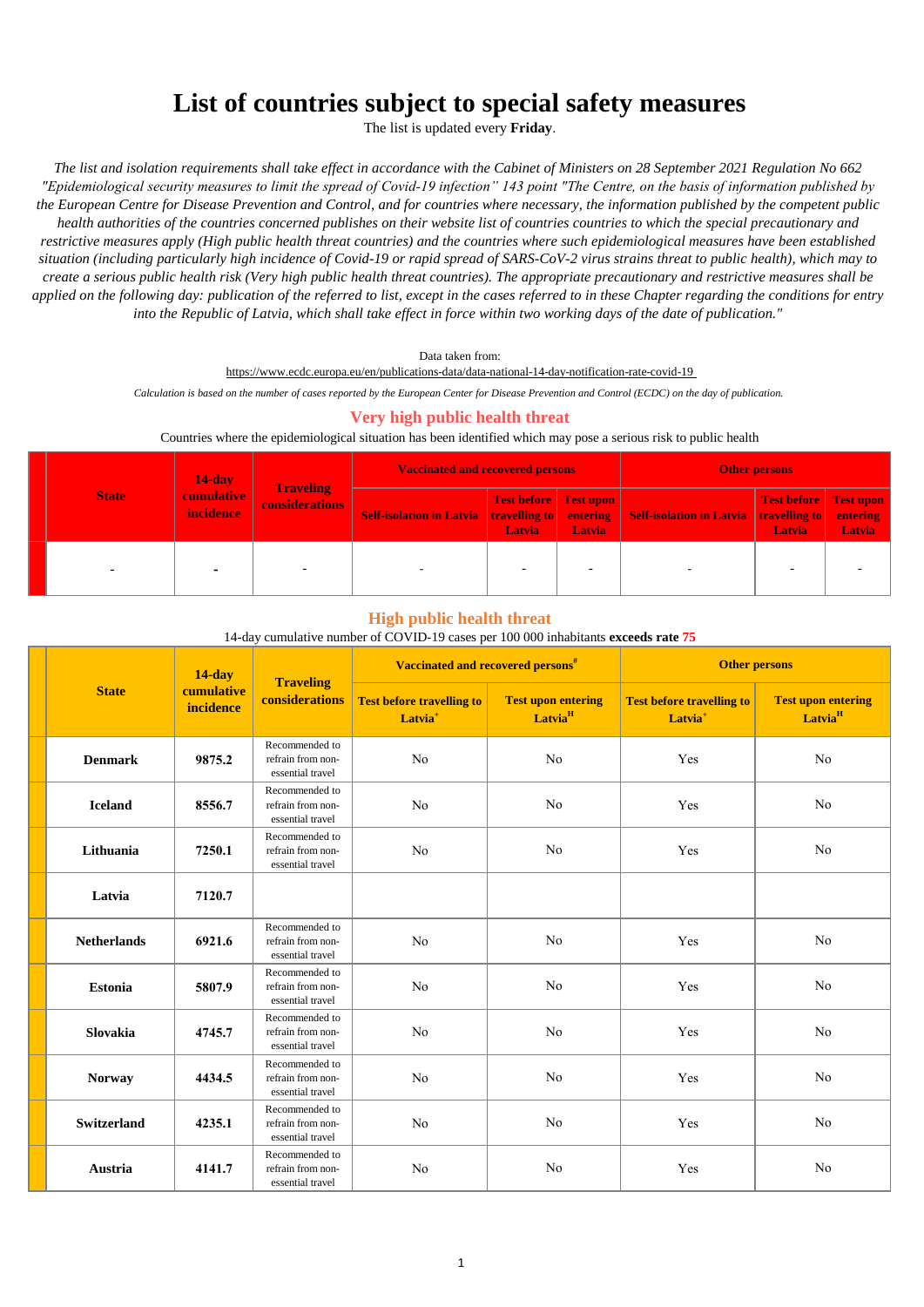| Slovenia         | 3803.2 | Recommended to<br>refrain from non-<br>essential travel | No         | No       | Yes                  | No       |
|------------------|--------|---------------------------------------------------------|------------|----------|----------------------|----------|
| Liechtenstein    | 3670.0 | Recommended to<br>refrain from non-<br>essential travel | No         | No       | Yes                  | No       |
| <b>Cyprus</b>    | 3635.6 | Recommended to<br>refrain from non-<br>essential travel | No         | No       | Yes                  | No       |
| <b>Sanmarino</b> | 3207.3 | Recommended to<br>refrain from non-<br>essential travel | No         | No       | Yes                  | No       |
| <b>Germany</b>   | 2951.3 | Recommended to<br>refrain from non-<br>essential travel | No         | No       | Yes                  | No       |
| Portugal         | 2527.3 | Recommended to<br>refrain from non-<br>essential travel | No         | No       | Yes                  | No       |
| Czechia          | 2485.4 | Recommended to<br>refrain from non-<br>essential travel | No         | $\rm No$ | Yes                  | $\rm No$ |
| Greece           | 2320.2 | Recommended to<br>refrain from non-<br>essential travel | No         | No       | Yes                  | No       |
| France           | 2270.4 | Recommended to<br>refrain from non-<br>essential travel | No         | $\rm No$ | Yes                  | No       |
| Andorra          | 1731.5 | Recommended to<br>refrain from non-<br>essential travel | No         | No       | Yes                  | No       |
| Monaco           | 1686.9 | Recommended to<br>refrain from non-<br>essential travel | No         | No       | Yes                  | No       |
| Luxembourg       | 1529.9 | Recommended to<br>refrain from non-<br>essential travel | No         | No       | Yes                  | No       |
| <b>Belgium</b>   | 1417.1 | Recommended to<br>refrain from non-<br>essential travel | No         | No       | Yes                  | No       |
| Croatia          | 1415.2 | Recommended to<br>refrain from non-<br>essential travel | No         | No       | Yes                  | No       |
| <b>Finland</b>   | 1378.6 | Recommended to<br>refrain from non-<br>essential travel | No         | No       | Yes                  | No       |
| Romania          | 1224.0 | Recommended to<br>refrain from non-<br>essential travel | ${\rm No}$ | $\rm No$ | Yes                  | $\rm No$ |
| <b>Italy</b>     | 1146.2 | Recommended to<br>refrain from non-<br>essential travel | ${\rm No}$ | $\rm No$ | $\operatorname{Yes}$ | $\rm No$ |
| <b>Ireland</b>   | 1132.0 | Recommended to<br>refrain from non-<br>essential travel | $\rm No$   | $\rm No$ | Yes                  | $\rm No$ |
| Hungary          | 1117.0 | Recommended to<br>refrain from non-<br>essential travel | $\rm No$   | No       | Yes                  | $\rm No$ |
| <b>Bulgaria</b>  | 1052.4 | Recommended to<br>refrain from non-<br>essential travel | $\rm No$   | No       | Yes                  | $\rm No$ |
| Poland           | 990.4  | Recommended to<br>refrain from non-<br>essential travel | $\rm No$   | $\rm No$ | Yes                  | $\rm No$ |
| <b>Sweden</b>    | 818.9  | Recommended to<br>refrain from non-<br>essential travel | $\rm No$   | $\rm No$ | $\operatorname{Yes}$ | $\rm No$ |
| <b>Spain</b>     | 784.5  | Recommended to<br>refrain from non-<br>essential travel | $\rm No$   | $\rm No$ | Yes                  | $\rm No$ |
| <b>Malta</b>     | 270.7  | Recommended to<br>refrain from non-<br>essential travel | $\rm No$   | $\rm No$ | $\operatorname{Yes}$ | $\rm No$ |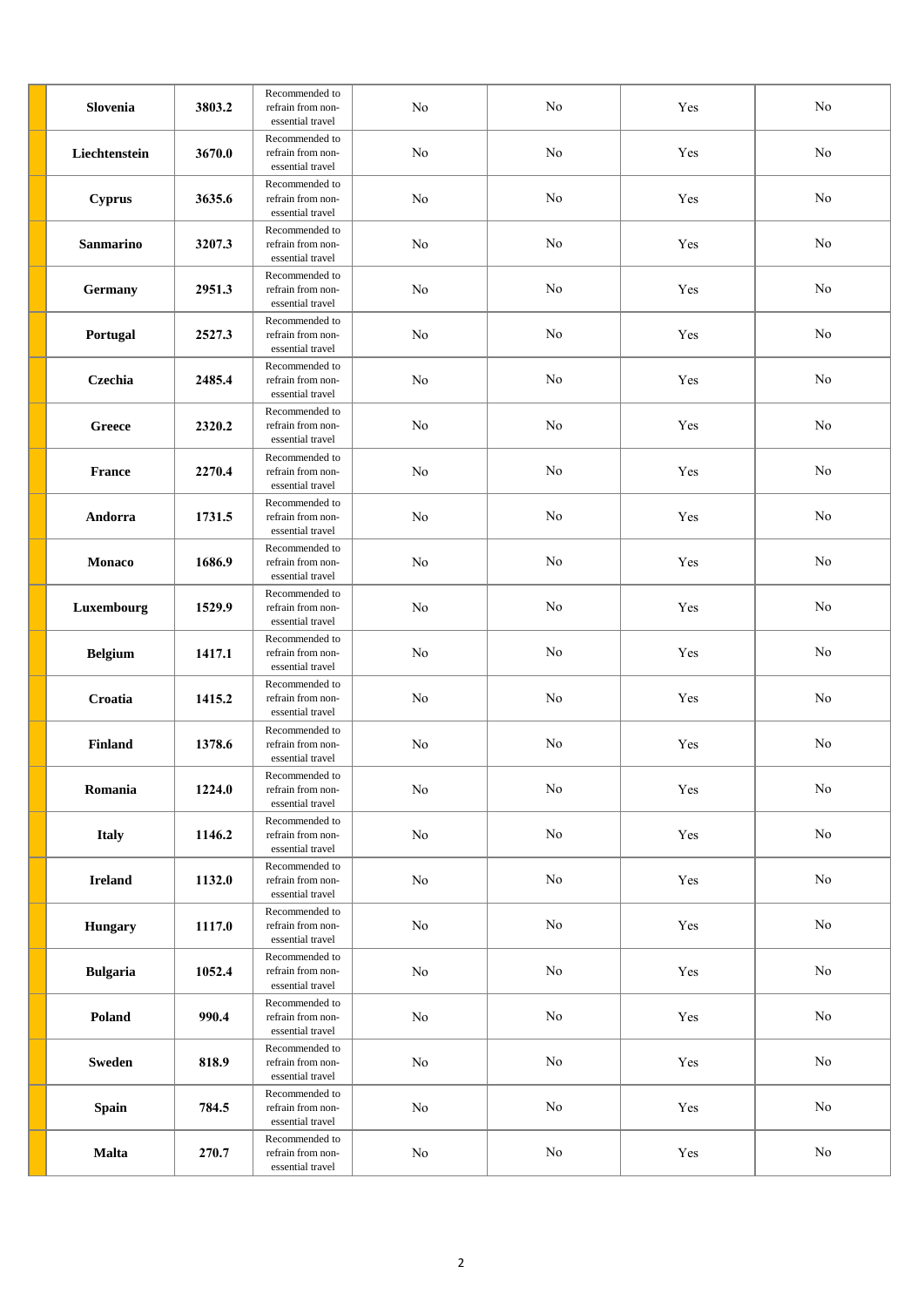# **Low public health threat**

## 14-day cumulative number of COVID-19 cases per 100 000 inhabitants **does not exceed rate 75**

|  | <b>State</b> | $14$ -day               |                                           | Vaccinated and recovered persons <sup>#</sup>             |                                                  | Other persons                                           |                                                  |
|--|--------------|-------------------------|-------------------------------------------|-----------------------------------------------------------|--------------------------------------------------|---------------------------------------------------------|--------------------------------------------------|
|  |              | cumulative<br>incidence | <b>Traveling</b><br><b>considerations</b> | <b>Test before travelling to  </b><br>Latvia <sup>+</sup> | <b>Test upon entering</b><br>Latvia <sup>H</sup> | <b>Test before travelling to</b><br>Latvia <sup>+</sup> | <b>Test upon entering</b><br>Latvia <sup>H</sup> |
|  | Vatican      | 0.0                     | Follow standard<br>precautions            | No                                                        | No                                               | Yes                                                     | No                                               |

### **Countries and territories outside the EU/EEA**

 The list of included countries of which crossing of the external EU border is permitted is defined in the Council's of Europe "Council recommendation on the temporary restriction on non-essential travel into the EU and the possible lifting of such restriction" Appendix I \*\*\*\*

|                                           | $14$ -day               |                                                         | <b>Vaccinated and recovered persons</b>                 |                                                  | <b>Other persons</b>                                    |                                                  |
|-------------------------------------------|-------------------------|---------------------------------------------------------|---------------------------------------------------------|--------------------------------------------------|---------------------------------------------------------|--------------------------------------------------|
| <b>State</b>                              | cumulative<br>incidence | <b>Traveling</b><br>considerations                      | <b>Test before travelling to</b><br>Latvia <sup>+</sup> | <b>Test upon entering</b><br>Latvia <sup>H</sup> | <b>Test before travelling to</b><br>Latvia <sup>+</sup> | <b>Test upon entering</b><br>Latvia <sup>H</sup> |
| Other countries not<br>shown in this list |                         | Recommended to<br>refrain from non-<br>essential travel | No                                                      | No                                               | Yes                                                     | <b>Yes</b>                                       |
| <b>Bahrain</b>                            | 5585.3                  | Recommended to<br>refrain from non-<br>essential travel | No                                                      | N <sub>o</sub>                                   | Yes                                                     | Yes                                              |
| <b>Uruguay</b>                            | 3139.7                  | Recommended to<br>refrain from non-<br>essential travel | No                                                      | $\rm No$                                         | Yes                                                     | Yes                                              |
| <b>Chile</b>                              | 2546.2                  | Recommended to<br>refrain from non-<br>essential travel | N <sub>o</sub>                                          | No                                               | Yes                                                     | Yes                                              |
| Kuwait                                    | 1443.7                  | Recommended to<br>refrain from non-<br>essential travel | N <sub>o</sub>                                          | $\rm No$                                         | Yes                                                     | Yes                                              |
| <b>United Kingdom</b>                     | 1429.6                  | Recommended to<br>refrain from non-<br>essential travel | N <sub>o</sub>                                          | No                                               | Yes                                                     | No                                               |
| <b>South Korea</b>                        | 1091.4                  | Recommended to<br>refrain from non-<br>essential travel | No                                                      | No                                               | Yes                                                     | Yes                                              |
| <b>Hong Kong SAR</b>                      | 863.3                   | Recommended to<br>refrain from non-<br>essential travel | No                                                      | $\rm No$                                         | Yes                                                     | Yes                                              |
| Peru                                      | 637.4                   | Recommended to<br>refrain from non-<br>essential travel | N <sub>o</sub>                                          | No                                               | Yes                                                     | Yes                                              |
| Qatar                                     | 425.4                   | Recommended to<br>refrain from non-<br>essential travel | No                                                      | $\rm No$                                         | Yes                                                     | Yes                                              |
| Colombia                                  | 267.3                   | Recommended to<br>refrain from non-<br>essential travel | No                                                      | $\rm No$                                         | Yes                                                     | Yes                                              |
| <b>United Arab</b><br><b>Emirates</b>     | 246.4                   | Recommended to<br>refrain from non-<br>essential travel | N <sub>o</sub>                                          | No                                               | Yes                                                     | Yes                                              |
| <b>Indonesia</b>                          | 187.7                   | Recommended to<br>refrain from non-<br>essential travel | N <sub>o</sub>                                          | N <sub>o</sub>                                   | Yes                                                     | Yes                                              |
| Saudi Arabia                              | 124.5                   | Recommended to<br>refrain from non-<br>essential travel | N <sub>o</sub>                                          | No                                               | Yes                                                     | Yes                                              |